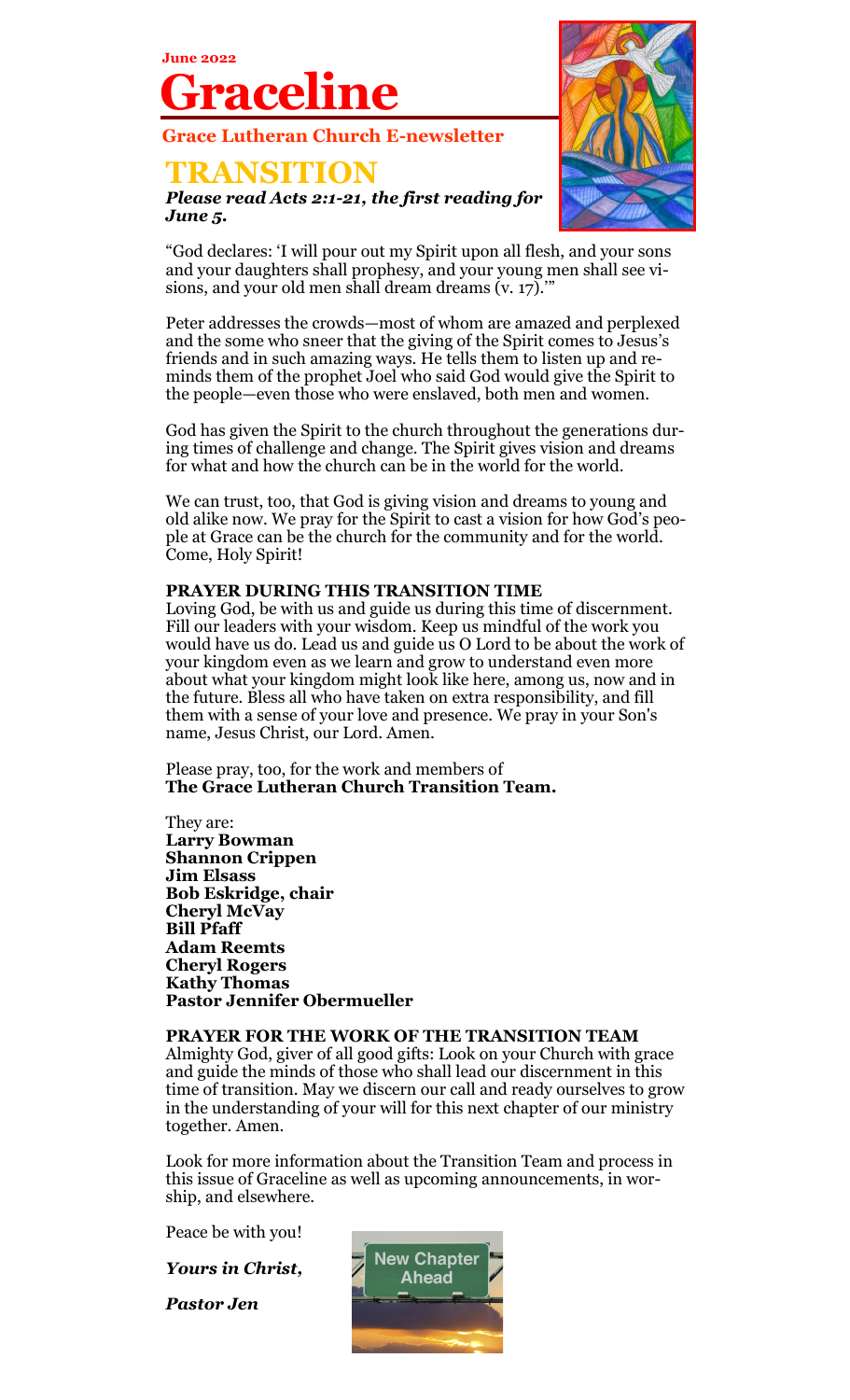## **TRANSITION TEAM UPDATE**

The Transition Team met in May and



laid out a tentative timeline for completing the congregational assessments given to us by the Synod office. We plan to meet once a month over the summer to review the assessments, with a goal of holding a Synod-lead congregational event in September. We will need as much participation in that event as possible, and we appreciate your continued prayers throughout this discernment process. Please reach out to anyone on the team with any questions or input you might already have and know that we will be also reaching out to you as well. We are excited about the future ministry at Grace and can't wait to follow what the Holy Spirit has in store for our congregation!

Yours in Christ,

Grace Transition Team



**Pastor Jen will be keeping office hours during June and July on Tuesdays, 9 a.m. - noon. (More information about August to follow.)** As always, you can contact her in case of pastoral care emergencies or if you just need another time to meet. Please contact her at 512-688-7756. If Pastor Jen is not able to answer immediately, she will get back to you as soon as possible.

## **MEALS ON WHEELS**

Thank you to Phyllis Dahlke, Shirley Shay & Joe, Larry Bowman, Shirley Bowman, Cheryl McVay & Valarie Sherriff for serving as Meal Managers for Meals on Wheels the first week in June. Wernecke Grace House serves as the Distribution site for Meals



and Wheels and More for the Round Rock area. Hot noon meals are delivered Monday -Friday all year. Contact Sheila Moldenhauer at 512-417-8961 if you are interested in serving.



### **ROUND ROCK SERVING CENTER DONATIONS**

Collecting peanut butter for the Round Rock Area Serving Center for June.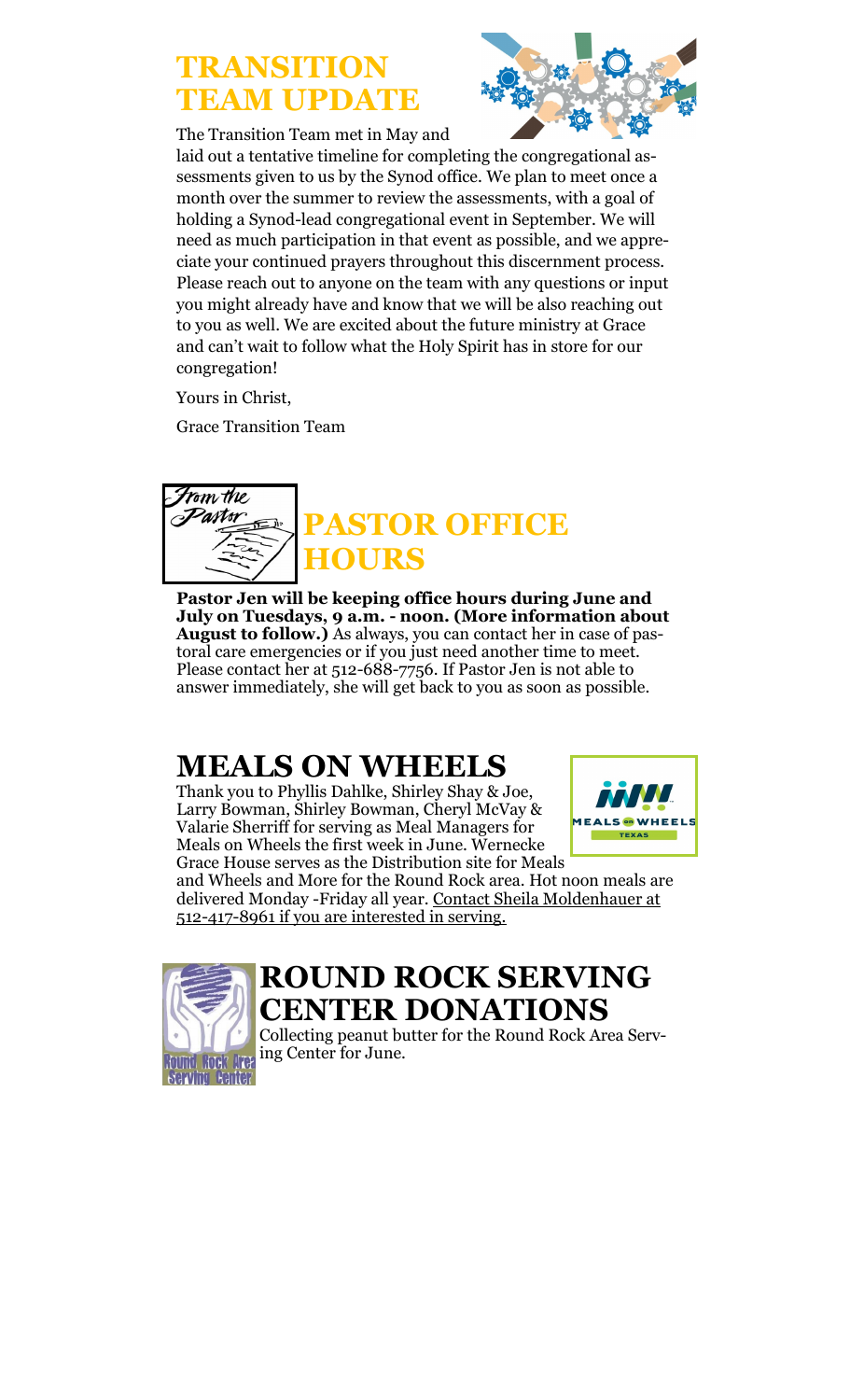

**Prayer list changes**-Names will remain on the list for up to 4 weeks unless [office](mailto:office@graceline.org)[@graceline.org](mailto:kariw@graceline.org) is contacted with an update for the list.



**PRAYER REQUESTS**

**Joyce Remmert** she is now at a skilled nursing facility receiving good care. Prayers of peace and comfort for her.

**Allen Konitzer** (Chelsea Amstead's father) continues to suffer from pain. He was also recently diagnosed with endocarditis and an ischemic stroke. He is struggling mentally. May God continue to hold him and his wife Ginny (his caretaker) and bring them comfort, strength and peace. Give the doctors knowledge and direction.

**Don and Bonnie Sherman.** Don is at home being served by hospice. Prayers for strength for Bonnie and courage for Don in these difficult days. May God be close to Don and Bonnie on this long journey.

**Bud Seifert** beginning treatment for prostate cancer. Please keep Bud in your prayers as he undergoes treatment. May the Lord keep him & his family strong in both mind & body as he is undergoing treatment. May he be surrounded by God's amazing peace and love & that this treatment will be a breeze for Bud.

**Adam Pfaff** still experiencing symptoms of fatigue, pain, migraines & insomnia. Tests have ruled out Rheumatoid & inflammatory arthritis, awaiting on results of additional tests. Pray that the Dr's will find the cause of the issues and formulate an effective treatment for Adam. Pray that the fatigue & migraines will subside so Adam can function.

**Terry Cox** (friend of the Thomas family) cancer has metastasized to his spine & liver. Chemotherapy wasn't working. Terry's treatment has been changed to a clinical trial. Prayers that this is the right treatment.

For **those who are exposed to COVID at schools and workplaces**, that everything is done to protect them and care for those who become sick. That **health care workers be protected and relieved of the burden of this virus.** We cry to the Lord!

### **Families of those who have died of COVID19**  throughout the world. Hear the cries of those who mourn and

bring peace from heaven.